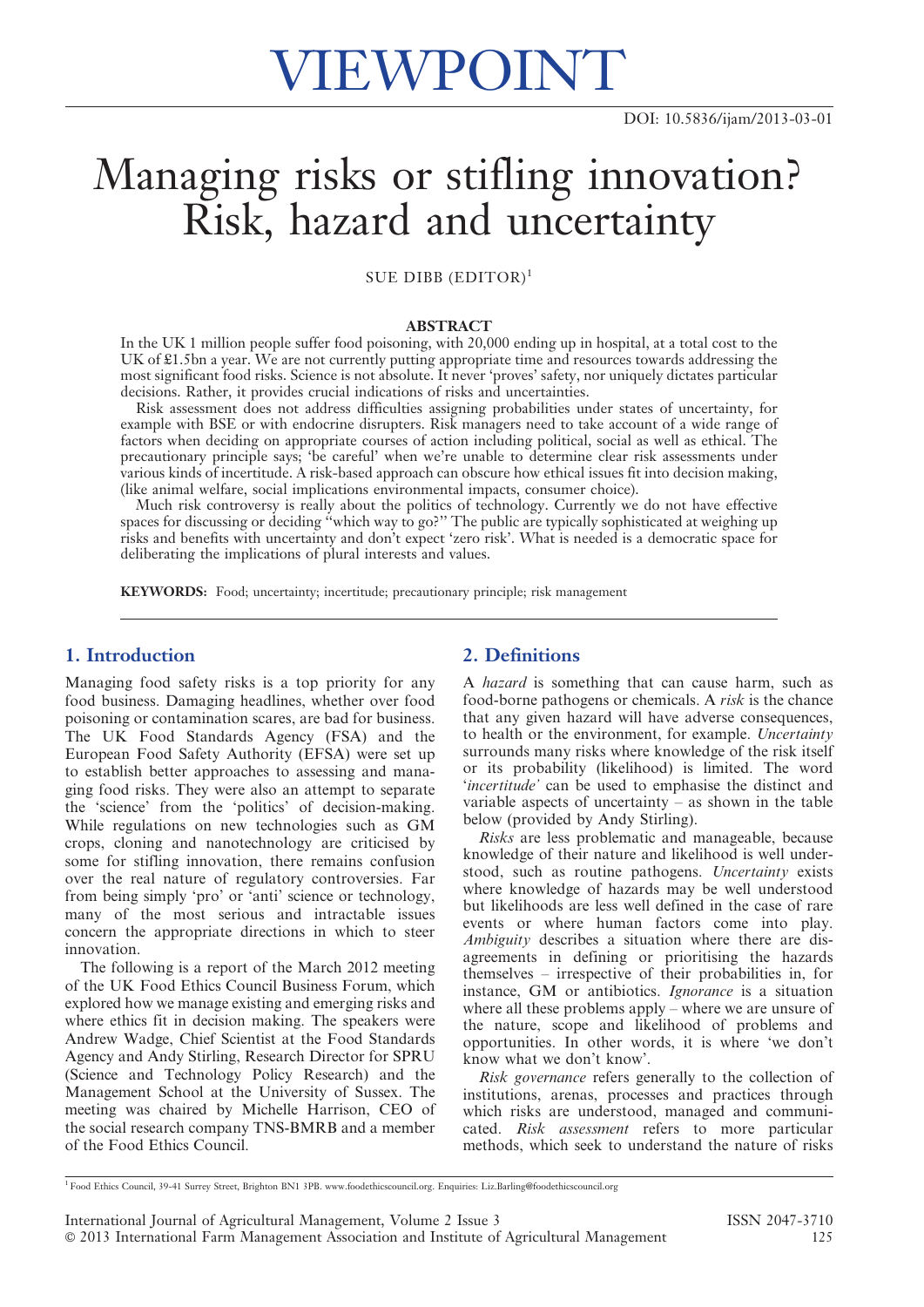#### Managing risks or stifling innovation? Sue Dibb

|                                   | <b>KIIOWICAGO GDOUL POSSIDIIILICS</b>                                                                     |                                                                                                                          |
|-----------------------------------|-----------------------------------------------------------------------------------------------------------|--------------------------------------------------------------------------------------------------------------------------|
|                                   | unproblematic                                                                                             | problematic                                                                                                              |
| unproblematic                     | <b>RISK</b>                                                                                               | <b>AMBIGUITY</b>                                                                                                         |
|                                   | process engineering<br>closed systems<br>high frequency incidents                                         | defining pros & cons<br>contrasting impacts<br>diverse perspectives                                                      |
| knowledge<br>about<br>likelihoods | familiar contexts<br>routine pathogens                                                                    | alternative innovations<br>eg: GM / antibiotics / organic<br><b>INCERTITUDE</b>                                          |
|                                   | open dynamic systems<br>low frequency events<br>human factors<br>changing contexts<br>synthetic chemicals | novel agents or vectors<br>surprising conditions<br>new alternatives<br>wilful blinkers<br>eg: nanotech / function foods |
| problematic                       | <b>UNCERTAINTY</b>                                                                                        | <b>IGNORANCE</b>                                                                                                         |

knowledge about possibilities

Figure 1: Beyond risk: contrasting aspects of 'incertitude'. Political pressures tend to push attention from 'plural conditional' (bottom right) to 'single definitive' (top left) methods. Source: Stirling (2010)

and their probabilities. Risk management refers to the procedures by which decisions and wider actions in response to risks are formed, implemented and evaluated. This takes into account factors other than what is known about the risk through risk assessment – for example broader social, economic, political and ethical impacts of intended risk management options.

#### 3. Are we focusing on the most significant risks?

Figures for food poisoning in the UK are stark. One million people suffer food poisoning each year, with 20,000 ending up in hospital, at a total cost to the UK of £1.5 bn. For the Food Standards Agency protecting the public from food safety risks is its biggest priority.

Science can help us to understand and prioritise risks to public health from our food supply, but arguably we are not currently putting time and resources towards addressing the most significant risks. Have we got our priorities right when we consider the time and costs of regulating GM foods, when from a food safety perspective no-one has been harmed, compared with the nine million people in Europe made ill by campylobacter last year? Food poisoning, particularly campylobacter in chicken, is an avoidable risk. We can do something about it, yet our risk concerns often lay elsewhere.

For example, dioxins found in animal feed last year in Germany – for which there is no evidence of harm – got a higher profile than  $E$  coli, which made 4,000 people sick, of whom 50 died and 2000 were left with damaged kidneys. On their own, such numbers (as indicated by the prevailing science) suggest a misallocation of resources. Whether or not this is so, however, depends not only on the numbers alone, but also on the contrasting dimensions of each kind of risk and their associated implications and importance under different perspectives and priorities. Many factors come into play when risks are managed and communicated.

#### 4. The role of science

Science has an important role to play in helping us assess risks. Yet the role of science can be overstated.

Risk assessment often seems to imply precise determination of all relevant factors. This may be the case for wellunderstood risks such as campylobacter or E coli. But, depending on the nature of the risk, such precise forms of assessment are not always accurate. Under uncertainty, for example with BSE or with endocrine disrupters, it is not possible to be definite about the probabilities that are required in risk assessment. Equally reasonable analyses can yield remarkably different results, depending on the framing of assessment. As a result, it isn't always possible to identify a clear science-based answer. For example, unknowns around risks from Schmallenbergs disease justify scepticism over too much precision.

We therefore need to accept the limits of science; it is not infallible. It is necessary but not sufficient. It can never prove safety; instead often providing only an indication of risks and uncertainties. For example, it is not possible to 'prove' GM foods are safe. So the focus has been on attempting to show that they are as safe as their non-GM counterparts.

It is argued that the beauty of science is its openness. A key aim in scientific research is to open up analysis for others to challenge. Peer review is the 'gold standard' of science. In this way science is a starting point for achieving trust. Respect for science and openness has been at the heart of the way the Food Standards Agency works.

Despite the value of these aspirations, the challenge lies in whether they are always met in practice. And, though science as a whole may be open, individual scientists or organisations inevitably hold particular values and interests, which may influence their interpretations. These need not always be commercial or political interests. Scientific disciplines, for instance, can have interests in emphasising certainty in order to exercise influence. And science is also open to misuse in wider debates. Beyond inherent ambiguities, politicians, business, NGOs and the media can all be guilty of cherry picking science to support their own interests.

#### 5. Managing risks

Risk management decisions are never the sole preserve of science. It is well recognised that risk managers need to take account of a wide range of issues when deciding on appropriate courses of action including political, social and ethical factors.

Deciding on the most appropriate course of action can be a difficult task. For example not everyone wants the benefits of milk pasteurisation. Some consumers want the choice to consume raw milk or raw oysters despite the risks. Considering how to take into account consumer autonomy for the minority while also protecting the majority is one example of the challenges of risk management.

It is important for trust and understanding of the outcomes that the same level of openness that applies to risk assessment also applies to risk management. But this is often not the case. Hidden pressures may arise from politicians, business or NGO interests, which are far less open to public scrutiny than risk assessment. Yet it is often 'science' – and specifically scientific uncertainty – that is cited as a reason for a particular course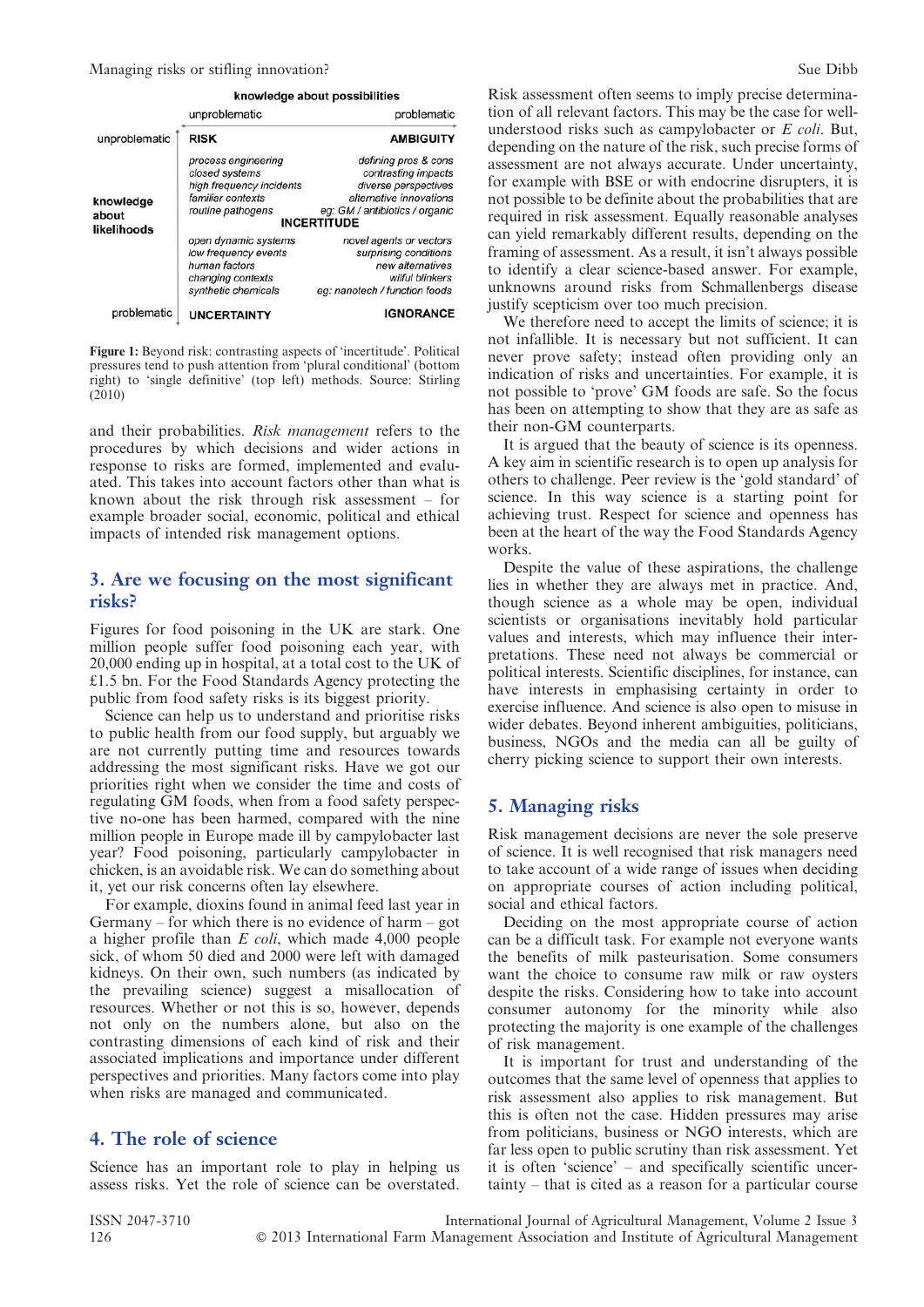of action, even when it would be more honest to acknowledge political expediency as the real reason.

#### 6. Using the precautionary principle

The precautionary principle was developed to help decision-making under conditions of uncertainty. Although different versions vary, the key ideas are expressed in the 1992 Rio Declaration. This states: 'Where there are threats of serious or irreversible damage, lack of full scientific certainty shall not be used as a reason for postponing cost-effective measures to prevent environmental degradation.

Despite this clarity, criticisms continue to persist that precaution is always about banning things. Such misrepresentation is often itself expedient. What the precautionary principle actually says is: 'be careful' – on the grounds that various kinds of incertitude mean we're often unable to definitively claim clear or unequivocal risk assessments.

Some are concerned about misapplication of the precautionary principle, arguing that there are always uncertainties. But this is consistent with proper application of precaution, in requiring open explanation and democratic accountability for reasons. It is no more right to hide behind scientific uncertainty than to pretend a definitive risk.

For example, the use of antimicrobial treatment agents to reduce campylobacter in chickens has not been permitted on the grounds of scientific uncertainty. Yet the advice from the European Food Safety Agency (EFSA) does not support this view. In EFSA's opinion such treatments are not harmful to health. The FSA believe that this argument is not due to 'scientific uncertainty', but to other political factors. Likewise, it has also been argued that the ban on Bisphenol A (an endocrine disrupting chemical used in plastic babies bottles) was a political rather than a scientific judgement.

#### 7. Where do ethical issues fit?

Where decision-making is ostensibly based so exclusively around 'risk', it is not always easy to see where ethical issues fit in (such as the impacts on animal welfare, socio-economic and environmental impacts or consumer choice) These are not generally considered appropriate as part of risk assessment. For example the FSA has considered the safety of cloned meat and come to the opinion that it can be considered to be the same as non-cloned meat (substantial equivalence) and hence carries no additional risks. But many people are uneasy about the idea of consuming meat from cloned animals. The formal risk assessment process doesn't take account of such ethical concerns. However, such public concerns do influence the decision-making of regulators – and particularly of business. Yet if there isn't a way in which such considerations can formally be taken into account, then 'safety and science' becomes an artificial focus for concerns.

This can be illustrated by the regulation of new GM crops. Broader concerns including intellectual property (IP) and ownership, power relationships, potential impacts on non-GM producers, environmental impacts, and contamination and maintaining consumer choice, are not part of the formal risk assessment process.

Arguably, without a 'space' to engage on these broader ethical issues, it is understandable that the issue of GM has become so controversial. So much of risk controversy is really about the politics of technology. The lack of space in which to discuss which way to go through opening up the boundaries means our only tool is risk regulation. This can lead to everyone piling in, often inappropriately. We need a framework for considering wider issues than just food safety that brings into consideration ethical questions.

#### 8. Is risk regulation stifling innovation?

There is a prominent concern that each country is involved in a 'race' to advance innovation. But this embodies a misunderstanding of the real nature of technology change. Innovation isn't a single inevitable track, but a series of continuously branching pathways. Once a particular path is embarked upon, it can become 'locked in' and 'crowd out' others. Examples include QWERTY keyboards and VHS videos. When we talk about issues like functional foods or nanoscience, we are discussing alternative directions for progress – where are we, as a society, trying to get to and how can we shape technologies to help us? When we restrict ourselves to discussing these issues merely in terms of 'risk', we can compound lock-in around the pathways favoured by the most powerful interests. It is important to see that technological innovation can take many forms. For example alternative responses to food insecurity include GM – but also other advanced biotechnologies like marker assisted breeding and participatory farmer innovation.

Innovation can also come from different sources. For example Making Local Food Work has demonstrated innovation in new ways of food production, retailing and distribution that also empower communities and individuals.

Innovation can be both an opportunity and a threat. How it is perceived will determine the response. For example, politicians mistakenly saw opening up space for considering the risks of BSE as a threat and tried to shut down the issue in an attempt to prevent panic.

Resistance to new technologies is not a modern phenomenon. For example, milk pasteurisation was strongly resisted when it was first introduced, with concerns that it would cover up 'dirty milk'. Yet despite its clear health benefits, the delay resulted in a further 65,000 preventable deaths from Bovine TB. The availability of raw milk continues to be a contentious issue today.

#### 9. Understanding public responses to risk

Despite perceptions that the public can be 'irrational' in the face of risks, social science demonstrates that we are typically sophisticated at weighing up risks and benefits. We don't expect 'zero risk'. Far from being generally averse to new technologies, benefits and convenience can often outweigh potential risks to generate public

<sup>&</sup>lt;sup>2</sup> The Earth Summit 1992: Rio Declaration on Environment and Development (Principle 15), Rio de Janeiro, 3–14 June 1992.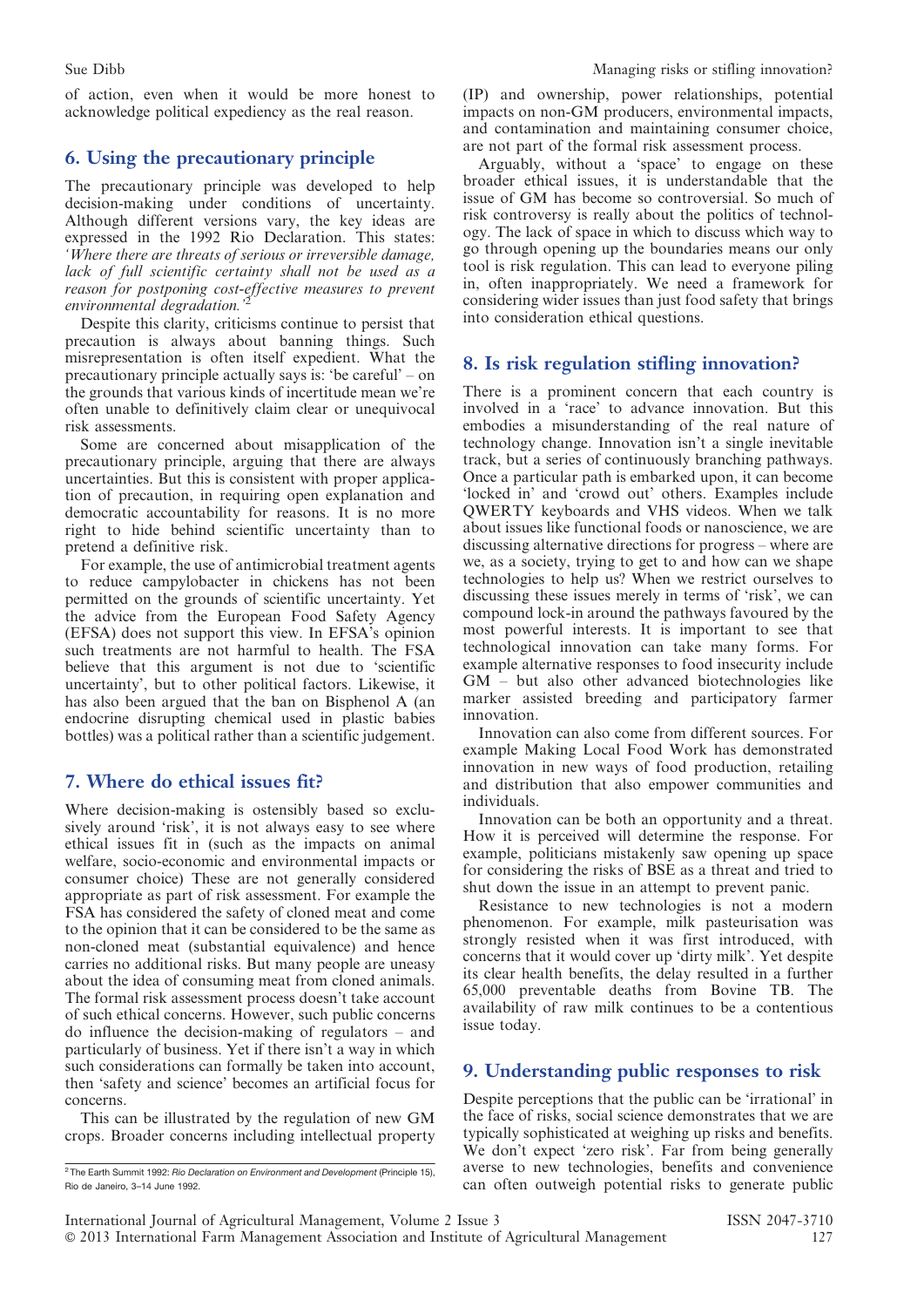support, for example with mobile phones. GM crops have yet to provide a direct consumer benefit. Cost is also a key factor.

It is clear that being open with the public about uncertainties need not give rise to undue anxiety. For example the 2000 Stewart Inquiry into risk from mobile telephony concluded that if there were risks (as yet not fully understood) then children would be most susceptible and warned parents to moderate children's use of mobile phones. Far from engendering panic, public acceptance grew.

Under the traditional 'deficit model', it was presumed that the key problem lay in lack of education about risks among policymakers, media and the public. This has been discredited. It is now understood that the reverse is true. There are repeated correlations between the more people think or can be shown to understand (and their overall levels of education) and a tendency to increased scepticism. This is not the same as irrationality.

Trust is often cited as a crucial factor in public scepticism and acceptance. But this also relates to power. It is often addressed, for instance, as always being about trust in the powerful by the less powerful. But what is needed is often more trust by the powerful in the less powerful. Crucial here is the demonstration of trustworthiness. This includes tolerating critical debates and accepting that there are different ways to look at the science.

#### 10. The way forward

How can we develop better risk governance? One option is for science advisors to provide plural and conditional advice. Typically, science advice delivers a single recommendation to decision makers. Providing options would place decision making more clearly where it rightly belongs – with Ministers rather than with scientists. Yet this is unpopular as it would expose Ministers to greater accountability and (potentially) blame. It is often more comfortable for Ministers to hide behind the science and so pass the buck back to their advisors. It has been argued that the FSA was set up in part to do exactly this, after the debacle of BSE.

Another example is that of drugs legislation. Under many interpretations, the science is clearly in favour of legalising many drugs. But this is not considered a politically acceptable option. Scientists should not be blamed for providing unwelcome advice. But the life of politicians is also rendered difficult by the intensity of reactions in fora like the Daily Mail.

Given the argument for a new 'space' in which to open up debate and consideration, the question then arises as to what this 'space' looks like in practice.

Undoubtedly more openness and transparency is desirable, particularly greater clarity of other social and political factors that appropriately come into play when managing risks or taking policy decisions.

We also need to recognise the limits of risk assessment. The FSA and EFSA need to be able to say 'we are only dealing with a small part of the bigger picture'. Arguably we've lost the ability to see the bigger picture and ask: What is the purpose of regulation? What is it that we want it to achieve? Currently we are largely responsive to new technologies rather than using regulation or other levers to proactively shape the future direction we decide to go in.

What's needed is democratic space to deliberate and acknowledge scope for plural values. We also need to be more mature about the implications of power. It is a reality – and not necessarily a bad thing. But it can sometimes lead to unhelpful premature closing down of debate and so needs balancing measures.

And we also need to consider how we can all become more comfortable when facing uncertainties. Politicians, in particular, are often uncomfortable with saying 'we don't know all the risks'. Here, the most rational approach in the face of incertitude lies in greater humility about the role that science can play. Scepticism is not anti-scientific; rather it is a vital part of scientific progress and discovery.

Does anyone do technology assessment better? In Germany more questions are often asked, and science is not so readily treated as the source of transcendent wisdom and authority. Yet no-one would argue that Germany has not been technologically successful. Perhaps then, there is something we can learn from our European neighbour about how we handle risk, hazard and uncertainty.

#### About the authors

Andrew Wadge started his career at Westminster Medical School carrying out research on the effects of environmental pollution upon health. He continued research in this area and was awarded a PhD from King's College London in 1985.

After a short spell of post-doctoral research, he joined the Department of Health where he worked on the health effects of environmental pollution advising Ministers on issues such as asthma and air pollution. In April 2000, he moved to the Food Standards Agency where he headed the Chemical Safety Division and was subsequently made Director of Food Safety. Andrew was appointed Chief Scientist of the FSA in 2006.

Andy Stirling is Research Director for SPRU and the Management School at the University of Sussex, codirecting the STEPS Centre (with IDS) and a research group on Sustainable Lifestyles (with Surrey). Andy has an MA in archaeology and social anthropology and a PhD in science and technology policy. He is an interdisciplinary researcher, focusing on challenges around 'opening up' more democratic governance of knowledge, research, science, technology and innovation – exploring issues like: uncertainty, precaution, scepticism; sustainability; resilience; diversity; transformation; progress; participation and power. Andy has served on advisory committees for the EU on Energy Policy, Science in Society, Collaborative Research, Sustainability and Science Governance and for the UK government on toxic substances, GM Crops, public engagement and science advice – as well as for the Royal Society, Nuffield Council and UN IHDP.

#### Acknowledgements

Ethical questions around climate change, obesity and new technologies are becoming core concerns for food